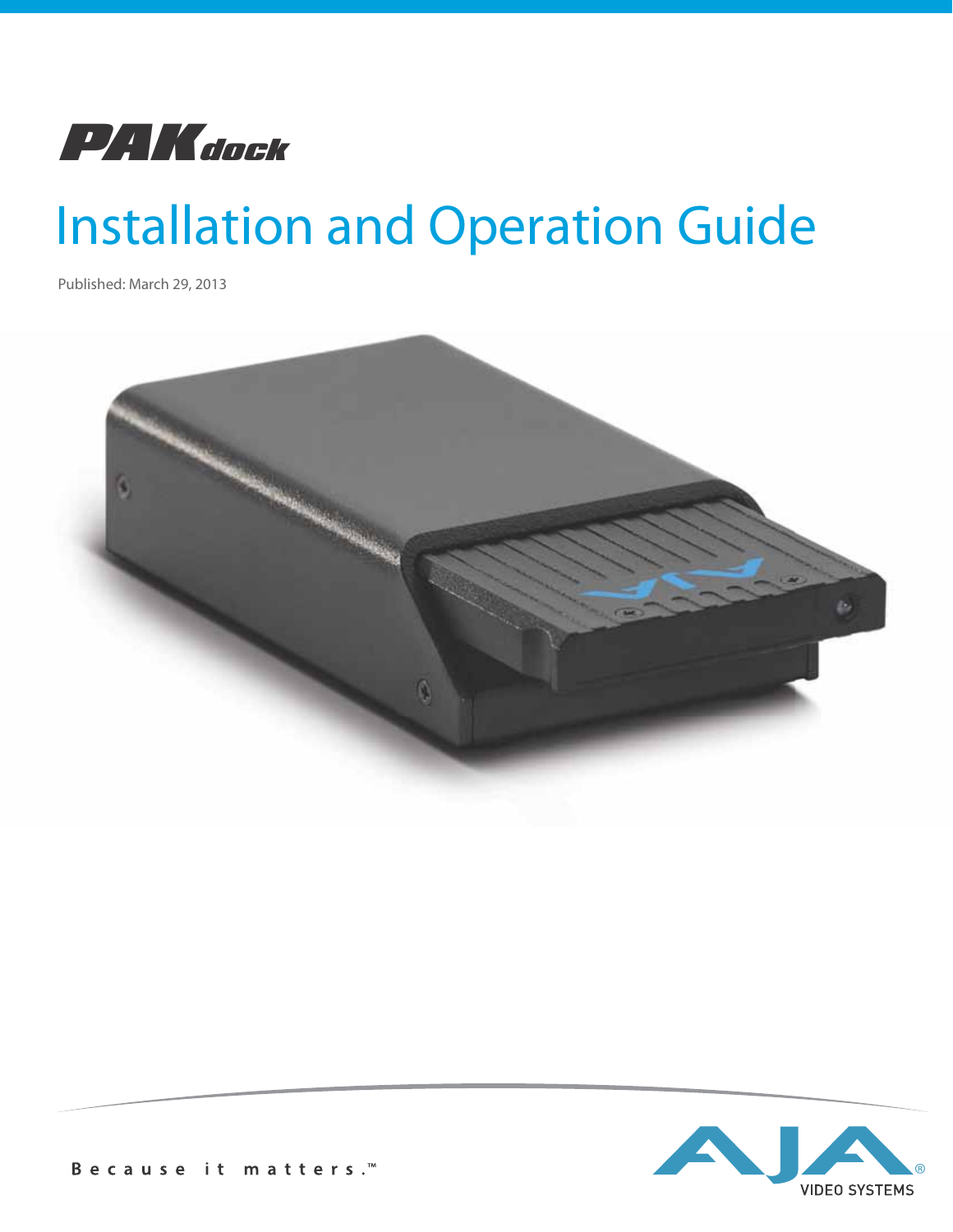## **AJA Pak Dock**

#### **Overview**

This brief guide describes the AJA Pak Dock. The AJA Pak Dock is a media reader for use with AJA Pak solid state media. AJA Pak media is used with the AJA Ki Pro Quad tapeless video recorder. The Pak Dock may be connected to a host computer by either a Thunderbolt or USB 3.0 cable connection. Both connection types provide high speed data transfer capabilities.



*Figure 1. Pak Dock (left) and Pak (right)*

| <b>Features</b>       | The AJA Pak Dock features a single slot for the insertion of AJA Pak media. The dock features<br>Thunderbolt and USB 3.0 connectors as well as a rugged, industrial-strength case making it<br>suitable for studio or field use. |  |
|-----------------------|----------------------------------------------------------------------------------------------------------------------------------------------------------------------------------------------------------------------------------|--|
| What's In The<br>Box? | When you unpack your product you'll find the following components:<br>AJA Pak Dock unit                                                                                                                                          |  |
|                       | AC power supply<br>$\bullet$                                                                                                                                                                                                     |  |
|                       | Please save all packaging in case you need to ship the product in the future.                                                                                                                                                    |  |
| NOTE:                 | A cable for connecting the Pak Dock to the host computer is not included and must be supplied by<br>the user. You may use either a Thunderbolt or USB 3.0 cable (A Male to Micro B Male).                                        |  |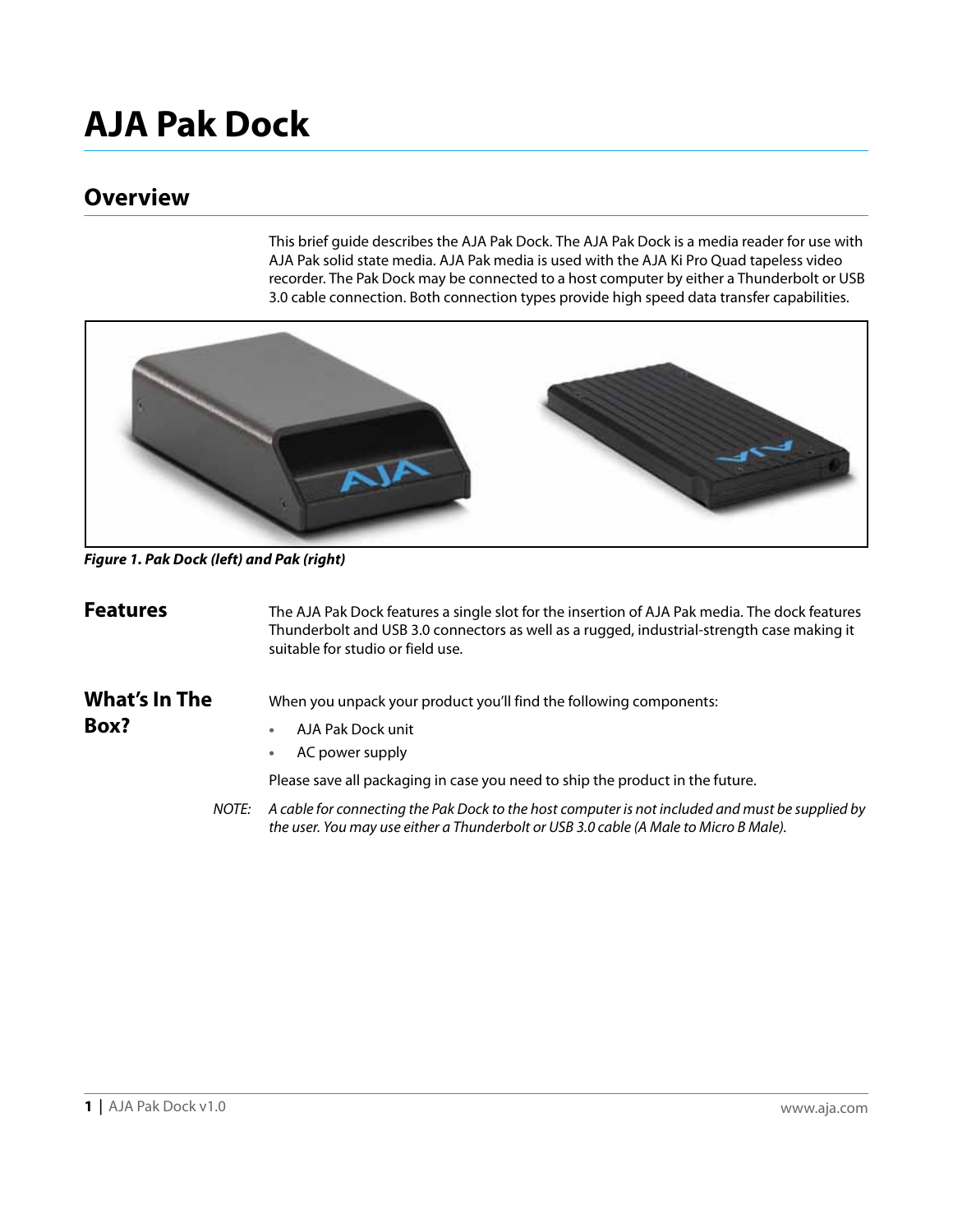#### **Installation**

Pak Dock installation couldn't be simpler:

- 1. Unpack and place the Pak Dock on a flat, stable surface near your host computer.
- 2. Ensure the computer is off.
- 3. Connect the Pak Dock to your host computer using either a Thunderbolt or USB 3.0 cable. Do not plug both types of cables into the Pak Dock and the host computer at the same time; only one data connection between the Pak Dock and the computer is supported.
- 4. Connect the AJA-supplied power supply to the Pak Dock and plug it into a 100-240 VAC power outlet.
- 5. Turn on your computer.

#### **Using Thunderbolt with Windows OS Computers**

Special Considerations: The Pak Dock is essentially a "plug and play" device when the Thunderbolt connection is used with computers running Mac OS X. When the Pak Dock is connected to Windows OS computers via the Thunderbolt connection, there are special considerations to be aware of.

> With current Windows OS versions, you may need to install the following driver so that the SATA connection in the Pak Dock operates as expected in Windows:

[http://www.station-drivers.com/telechargement/marvell/sata/marvell\\_9xxx\\_1.2.0.1032-](http://www.station-drivers.com/telechargement/marvell/sata/marvell_9xxx_1.2.0.1032-WHQL%28www.station-drivers.com%29.exe) [WHQL\(www.station-drivers.com\).exe](http://www.station-drivers.com/telechargement/marvell/sata/marvell_9xxx_1.2.0.1032-WHQL%28www.station-drivers.com%29.exe)

If you wish to remove Pak media from the Pak Dock when connected to a Windows OS computer, use the appropriate method to first gracefully eject the current Pak media from use by Windows OS.

#### **Operation**

The following instructions explain Pak Dock operation.

**Inserting Media** To properly insert media into the Pak Dock, orient the media so that the side with the AJA logo is facing you and the logo is inverted. Then place the connector end of the media into the Pak Dock slot. Push the Pak media all the way into the slot gently, but firmly, until you feel the connector seat solidly.

> Once the Pak media is inserted into the Pak Dock, your operating system should mount the Pak media the same as any other external volume or disk drive. Depending upon your operating system version, you may see a disk icon appear on the desktop or within the operating system file manager.

NOTE: AJA Pak media is HFS+ formatted. If the Pak media is used on Windows OS computers, a third-party HFS+ support application, such as Mediafour's MacDrive, is required.

After the Pak media is mounted by your host computer's operating system, you can copy files from and to the Pak media. You may also delete files from the Pak media. You may copy virtually any file to the media outside of the "AJA" folder.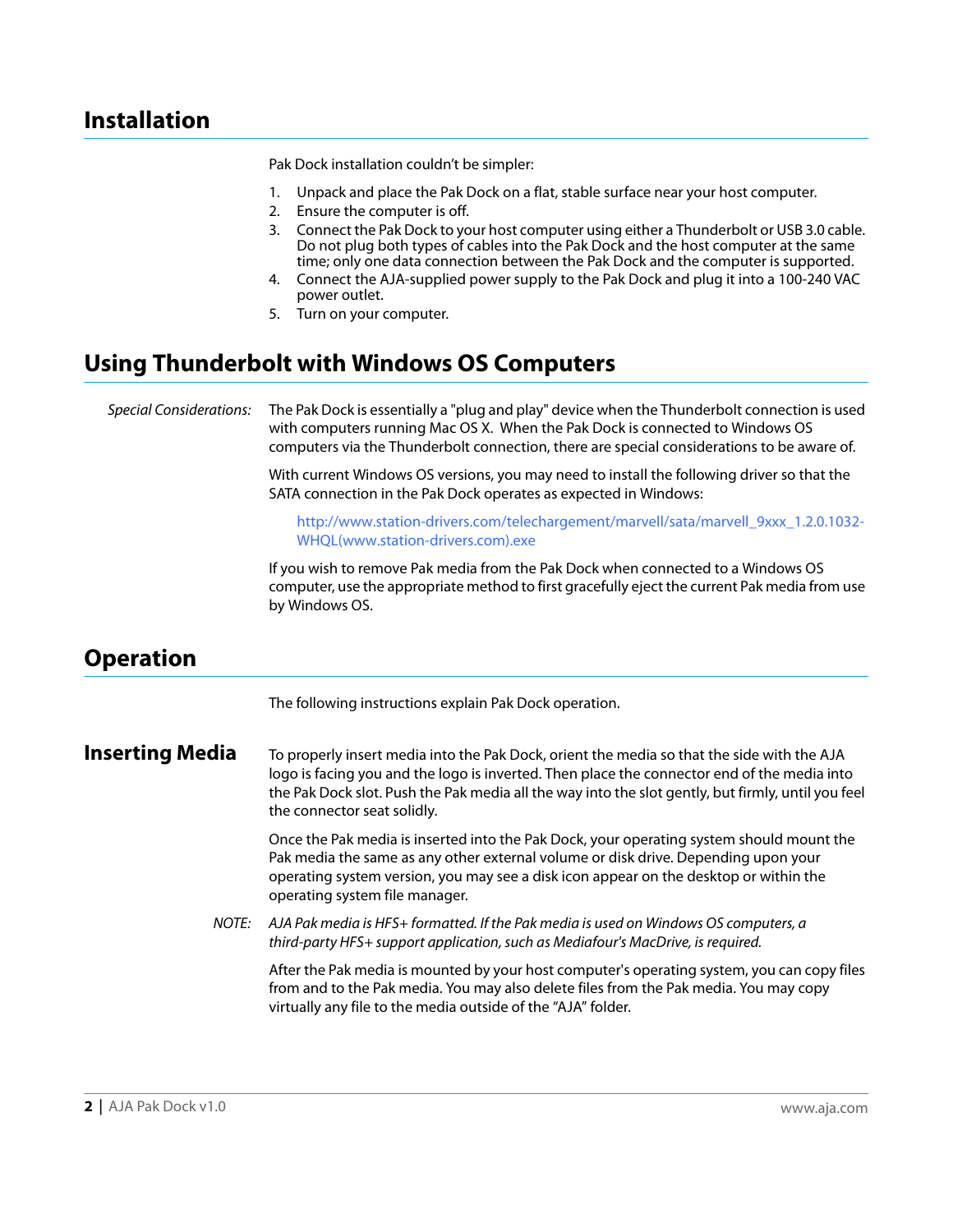|                                       | To add files to the Pak media for playback on the Ki Pro Quad, you must properly encode the<br>files as QuickTimes and place them in the "AJA" folder on the Pak media. Valid media files for<br>Ki Pro Quad have the following specifications:                                     |
|---------------------------------------|-------------------------------------------------------------------------------------------------------------------------------------------------------------------------------------------------------------------------------------------------------------------------------------|
| <b>Full-raster Frame Rates:</b>       | QuickTime files that are full-raster and use the specified frame rates:                                                                                                                                                                                                             |
|                                       | 4096x2160 (4K) 23.98/24/25/29.97fps<br>۰                                                                                                                                                                                                                                            |
|                                       | 3840x2160 (Quad HD) 23.98/24/25/29.97fps<br>$\bullet$                                                                                                                                                                                                                               |
|                                       | 2048x1080 (2K) 23.98/24/25/29.97/50/59.94fps<br>$\bullet$                                                                                                                                                                                                                           |
|                                       | 1920x1080 (HD) 23.98/24/25/29.97/50/59.94fps<br>$\bullet$                                                                                                                                                                                                                           |
|                                       | 1280x720 (HD) 50/59.94fps<br>$\bullet$                                                                                                                                                                                                                                              |
| Encoding:                             | QuickTime files that are encoded as follows:                                                                                                                                                                                                                                        |
|                                       | Apple ProRes 444<br>$\bullet$                                                                                                                                                                                                                                                       |
|                                       | Apple ProRes 422 (HQ)<br>$\bullet$                                                                                                                                                                                                                                                  |
|                                       | Apple ProRes 422<br>$\bullet$                                                                                                                                                                                                                                                       |
|                                       | Apple ProRes 422 (LT)                                                                                                                                                                                                                                                               |
|                                       | Apple ProRes 422 (Proxy)<br>$\bullet$                                                                                                                                                                                                                                               |
| QuickTime Audio:                      | QuickTime files that are encoded with the following audio properties:                                                                                                                                                                                                               |
|                                       | 24-bit, 48kHz audio (2 or 8 channel), if audio is included.                                                                                                                                                                                                                         |
| NOTE:                                 | Files copied to AJA Pak media that do not meet these criteria may not appear on the Ki Pro Quad<br>or may not play back as expected.                                                                                                                                                |
| <b>Unmounting</b><br><b>Procedure</b> | To remove Pak media from your operating system, use the methods typically used for<br>gracefully un-mounting/ejecting any type of removable media.                                                                                                                                  |
|                                       | <b>Caution!</b>                                                                                                                                                                                                                                                                     |
|                                       | Do not physically remove media from the Pak Dock without first gracefully<br>un-mounting/ejecting it from the operating system. Failure to properly un-mount/eject<br>media may lead to data corruption, directory fragmentation, and error messages from your<br>operating system. |
|                                       |                                                                                                                                                                                                                                                                                     |
| <b>Disconnecting</b>                  | When disconnecting the Pak Dock, be sure to first un-mount/eject the media using the                                                                                                                                                                                                |
| the Pak Dock                          | proper procedure as noted earlier for your operating system. Then power off your computer                                                                                                                                                                                           |
|                                       |                                                                                                                                                                                                                                                                                     |

proper procedure as noted earlier for your operating system. Then power off your computer and disconnect the Pak Dock power and data (Thunderbolt or USB 3.0) connections.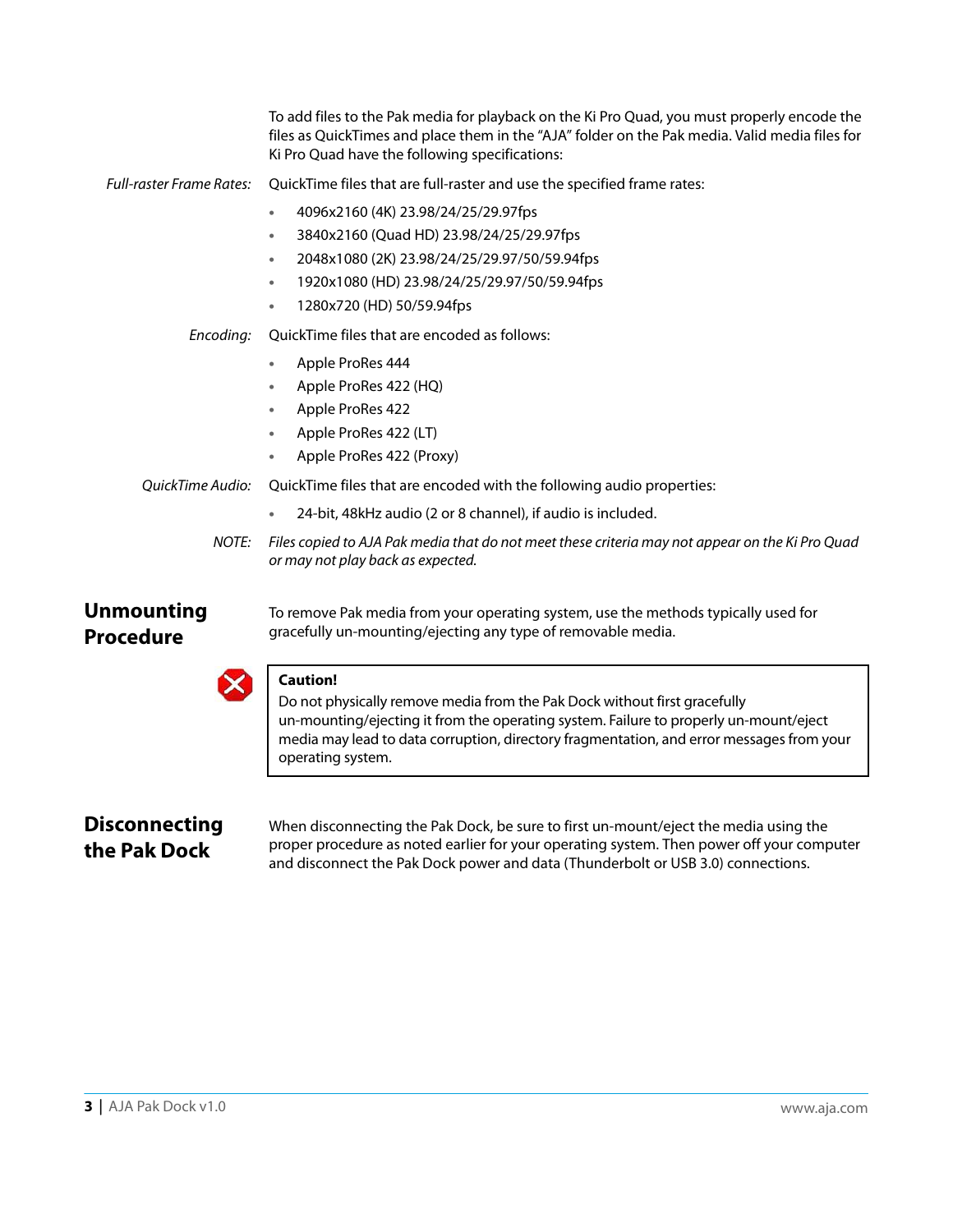| <b>Trademarks</b> | AJA®, KONA®, Ki Pro®, KUMO® and XENA® are registered trademarks of AJA Video, Inc., Ki Pro<br>Mini™, lo Express™, lo HD™ lo™ and "Work. Flow." are trademarks of AJA Video, Inc. AirPort, Apple,<br>the Apple logo, AppleShare, AppleTalk, FireWire, iPod, iPod Touch, Mac, and Macintosh are<br>registered trademarks of Apple Computer, Inc. Thunderbolt, Final Cut Pro, QuickTime and the<br>QuickTime Logo are trademarks of Apple Computer, Inc. Avid, Avid Media Composer and Avid<br>DNxHD are trademarks of Avid Technology, Inc. All other trademarks are the property of their<br>respective holders. |
|-------------------|-----------------------------------------------------------------------------------------------------------------------------------------------------------------------------------------------------------------------------------------------------------------------------------------------------------------------------------------------------------------------------------------------------------------------------------------------------------------------------------------------------------------------------------------------------------------------------------------------------------------|
| <b>Notice</b>     | Copyright $\odot$ 2013 AJA Video, Inc. All rights reserved. All information in this manual is subject to<br>change without notice. No part of the document may be reproduced or transmitted in any form,<br>or by any means, electronic or mechanical, including photocopying or recording, without the<br>express written permission of AJA Inc.                                                                                                                                                                                                                                                               |
| <b>Contacting</b> | To contact AJA Video for sales or support, use any of the following methods:                                                                                                                                                                                                                                                                                                                                                                                                                                                                                                                                    |
| <b>Support</b>    | Telephone: 800.251.4224 or 530.271.3190<br>Fax: 530.274.9442                                                                                                                                                                                                                                                                                                                                                                                                                                                                                                                                                    |
|                   | Web: http://www.aja.com<br>Support Email: support@aja.com<br>Sales Email: sales@aja.com                                                                                                                                                                                                                                                                                                                                                                                                                                                                                                                         |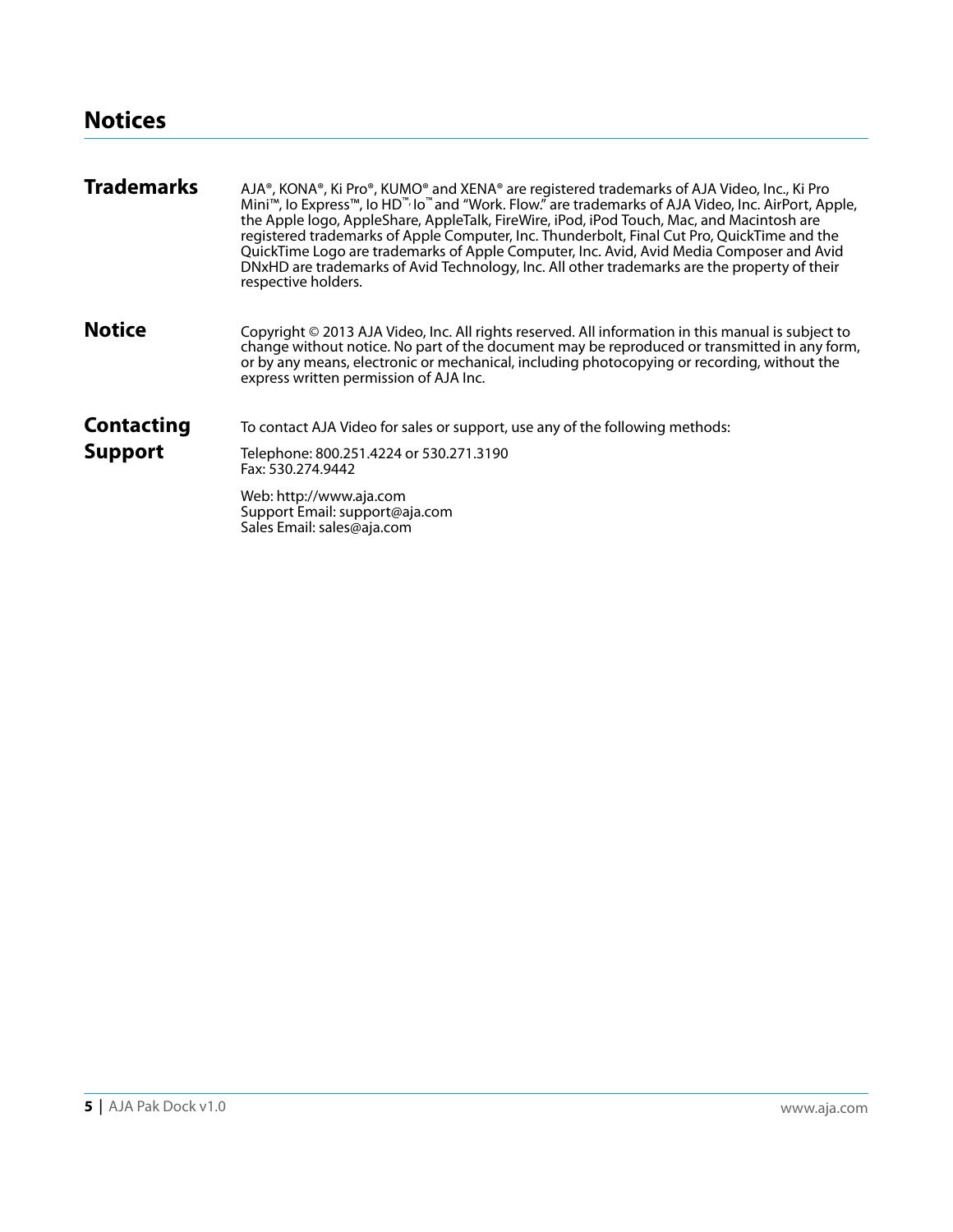#### **Limited Warranty**

AJA Video warrants that the product, not including hard-disk based Storage Modules (HDD), will be free from defects in materials and workmanship for a period of three years from the date of purchase. AJA Video warrants that the hard-disk based Storage Modules (HDD), will be free from defects in materials and workmanship for a period of one year from the date of purchase. If a product proves to be defective during this warranty period, AJA Video, at its option, will either repair the defective product without charge for parts and labor, or will provide a replacement in exchange for the defective product.

To obtain service under this warranty, the Customer must notify AJA Video of the defect before expiration of the warranty period and make suitable arrangements for the performance of service by contacting AJA Video support through the channels set forth on the support contacts web page at http://www.aja.com/support/index.php. Except as stated, the Customer shall bear all shipping, packing, insurance and other costs, excluding parts and labor, to effectuate repair. Customer shall pack and ship the defective product to a service center designated by AJA Video, with shipping charges prepaid. AJA Video shall pay to return the product to Customer but only if to a location within the country in which the AJA Video service center is located.

This warranty shall not apply to any defect, failure or damage caused by negligent, inadequate or improper use, handling or maintenance. Without limiting the foregoing, AJA Video shall not be obligated to furnish service under this warranty or repair any damage or malfunction a) resulting from attempts by personnel other than AJA Video representatives to install, repair or service the product, b) resulting from improper use or connection to incompatible equipment, c) caused by the use of non-AJA Video parts or supplies, d) if the product has been modified or integrated with other products when the effect of such a modification or integration increases the time or difficulty of servicing the product, or (e) resulting from being dropped or otherwise subjected to undue force, exposure to moisture or other corrosive or conductive substances, exposure to strong magnetic fields, use with improperly regulated power supplies, exposure to electric shock, use in temperatures outside the specified operating range, or otherwise failing to treat the product in accordance with the standard of care appropriate to sensitive and delicate electronic equipment.

EXCEPT AS STATED ABOVE, AJA VIDEO AND ITS VENDORS DISCLAIM IN THEIR ENTIRETY ALL OTHER WARRANTIES, EXPRESS OR IMPLIED, INCLUDING WITHOUT LIMITATION ALL WARRANTIES OF MERCHANTABILITY OR FITNESS FOR A PARTICULAR PURPOSE. AJA VIDEO'S RESPONSIBILITY TO REPAIR OR REPLACE TIMELY REPORTED DEFECTIVE PRODUCTS IS THE WHOLE AND EXCLUSIVE REMEDY CUSTOMER IS PROVIDED.

THE PRODUCT IS NOT INTENDED, STATED, OR WARRANTED TO OPERATE UNINTERRUPTED OR ERROR-FREE. YOU UNDERSTAND AND ACKNOWLEDGE THAT THE PRODUCT IS NOT INTENDED TO BE USED AS THE SOLE OR PRIMARY DATA SOURCE OR TARGET FOR CRITICAL DATA, AND THAT IT IS YOUR RESPONSIBILITY TO IMPLEMENT REDUNDANT CAPTURE AND BACKUP SYSTEMS AS APPROPRIATE.

**Limitation of Liability** UNDER NO CIRCUMSTANCES SHALL AJA VIDEO BE LIABLE IN ANY WAY FOR ANY LOST, CORRUPTED OR DESTROYED DATA, FOOTAGE OR WORK, OR FOR ANY OTHER INDIRECT, SPECIAL, INCIDENTAL OR CONSEQUENTIAL DAMAGES, OR FOR ANY THIRD PARTY CLAIM, IN CONNECTION WITH THE PRODUCT, WHETHER RESULTING FROM DEFECTS IN THE PRODUCT, SOFTWARE OR HARDWARE FAILURE, OR ANY OTHER CAUSE WHATSOEVER, EVEN IF AJA VIDEO HAS BEEN ADVISED OF THE POSSIBLITY OF SUCH DAMAGES. AJA VIDEO's LIABILITY IN CONNECTION WITH THIS PRODUCT SHALL UNDER NO CIRCUMSTANCES EXCEED THE PURCHASE PRICE PAID FOR THE PRODUCT.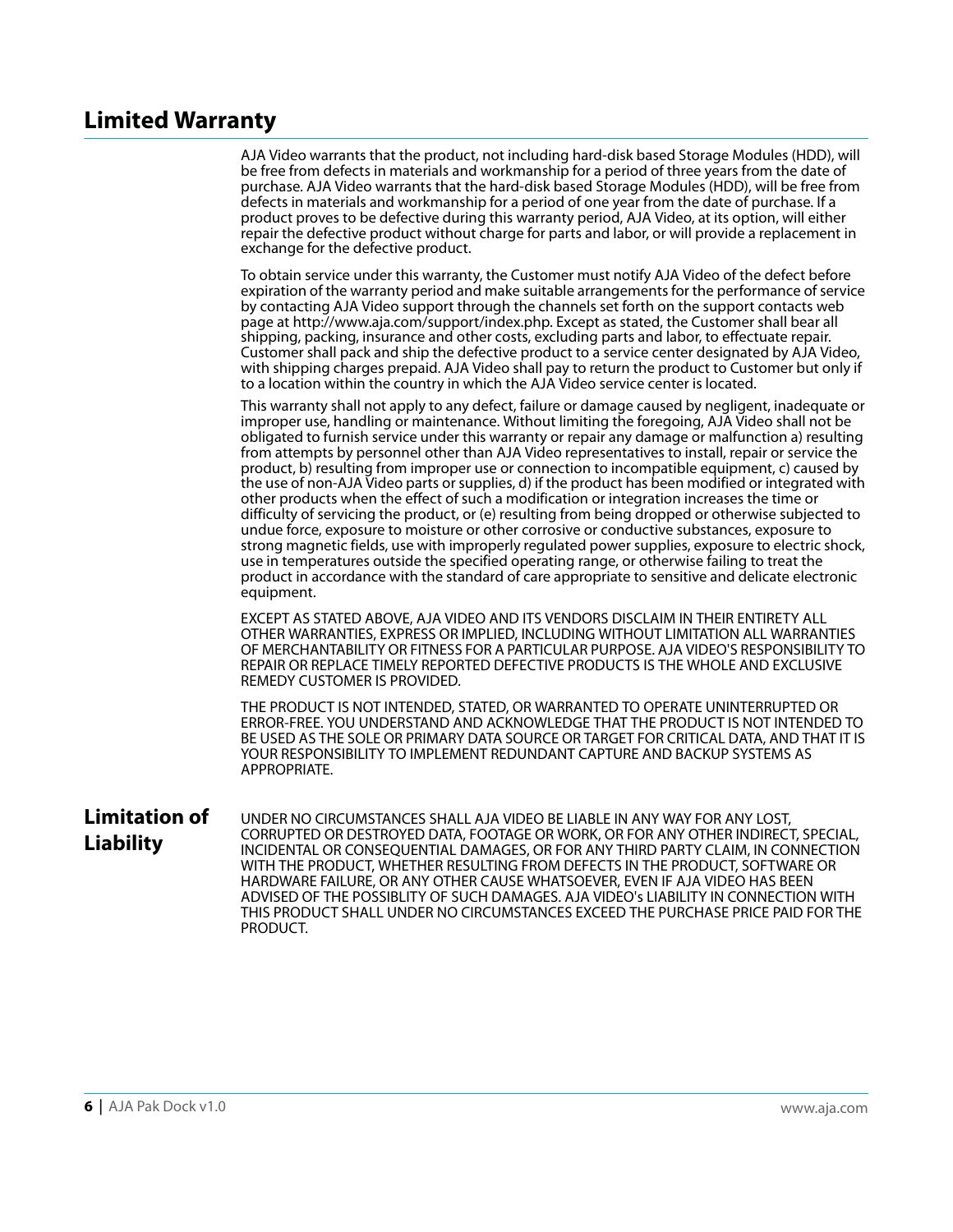## **Appendix A: Compliance**

### **Federal Communications Commission (FCC) Compliance Notices**

| <b>Class B</b><br><b>Interference</b><br><b>Statement</b> | This equipment has been tested and found to comply with the limits for a Class B digital<br>device, pursuant to Part 15, Subpart B of the FCC Rules. These limits are designed to provide<br>reasonable protection against harmful interference in a residential installation. This<br>equipment generates, uses, and can radiate radio frequency energy and, if not installed and<br>used in accordance with the instructions, may cause harmful interference to radio<br>communications. However, there is no quarantee that interference will not occur in a<br>particular installation. Operation of this equipment in a residential area is likely to cause<br>harmful interference in which case the user will be required to correct the interference at his<br>own expense. If this equipment does cause harmful interference to radio or television<br>reception, which can be determined by turning the equipment off and on, the user is<br>encouraged to try to correct the interference by one or more of the following measures: |
|-----------------------------------------------------------|------------------------------------------------------------------------------------------------------------------------------------------------------------------------------------------------------------------------------------------------------------------------------------------------------------------------------------------------------------------------------------------------------------------------------------------------------------------------------------------------------------------------------------------------------------------------------------------------------------------------------------------------------------------------------------------------------------------------------------------------------------------------------------------------------------------------------------------------------------------------------------------------------------------------------------------------------------------------------------------------------------------------------------------------|
|                                                           | Reorient or relocate the receiving antenna.<br>$\bullet$                                                                                                                                                                                                                                                                                                                                                                                                                                                                                                                                                                                                                                                                                                                                                                                                                                                                                                                                                                                       |
|                                                           | Increase the separation between the equipment and receiver.<br>٠                                                                                                                                                                                                                                                                                                                                                                                                                                                                                                                                                                                                                                                                                                                                                                                                                                                                                                                                                                               |
|                                                           | Connect the equipment into an outlet on a circuit different from that to which the<br>$\bullet$<br>receiver is connected.                                                                                                                                                                                                                                                                                                                                                                                                                                                                                                                                                                                                                                                                                                                                                                                                                                                                                                                      |
|                                                           | Consult the dealer or an experienced radio/TV technician for help.                                                                                                                                                                                                                                                                                                                                                                                                                                                                                                                                                                                                                                                                                                                                                                                                                                                                                                                                                                             |

**FCC Caution** This device complies with Part 15 of the FCC Rules. Operation is subject to the following two conditions: (1) This device may not cause harmful interference, and (2) this device must accept any interference received, including interference that may cause undesired operation.

#### **Canadian ICES Statement**

Canadian Department of Communications Radio Interference Regulations

This digital apparatus does not exceed the Class B limits for radio-noise emissions from a digital apparatus as set out in the Radio Interference Regulations of the Canadian Department of Communications. This Class B digital apparatus complies with Canadian ICES-003.

Règlement sur le brouillage radioélectrique du Quadstère des Communications

Cet appareil numérique respecte les limites de bruits radioélectriques visant les appareils numériques de classe B prescrites dans le Règlement sur le brouillage radioélectrique du ministère des Communications du Canada. Cet appareil numérique de la Classe B est conforme à la norme NMB-003 du Canada.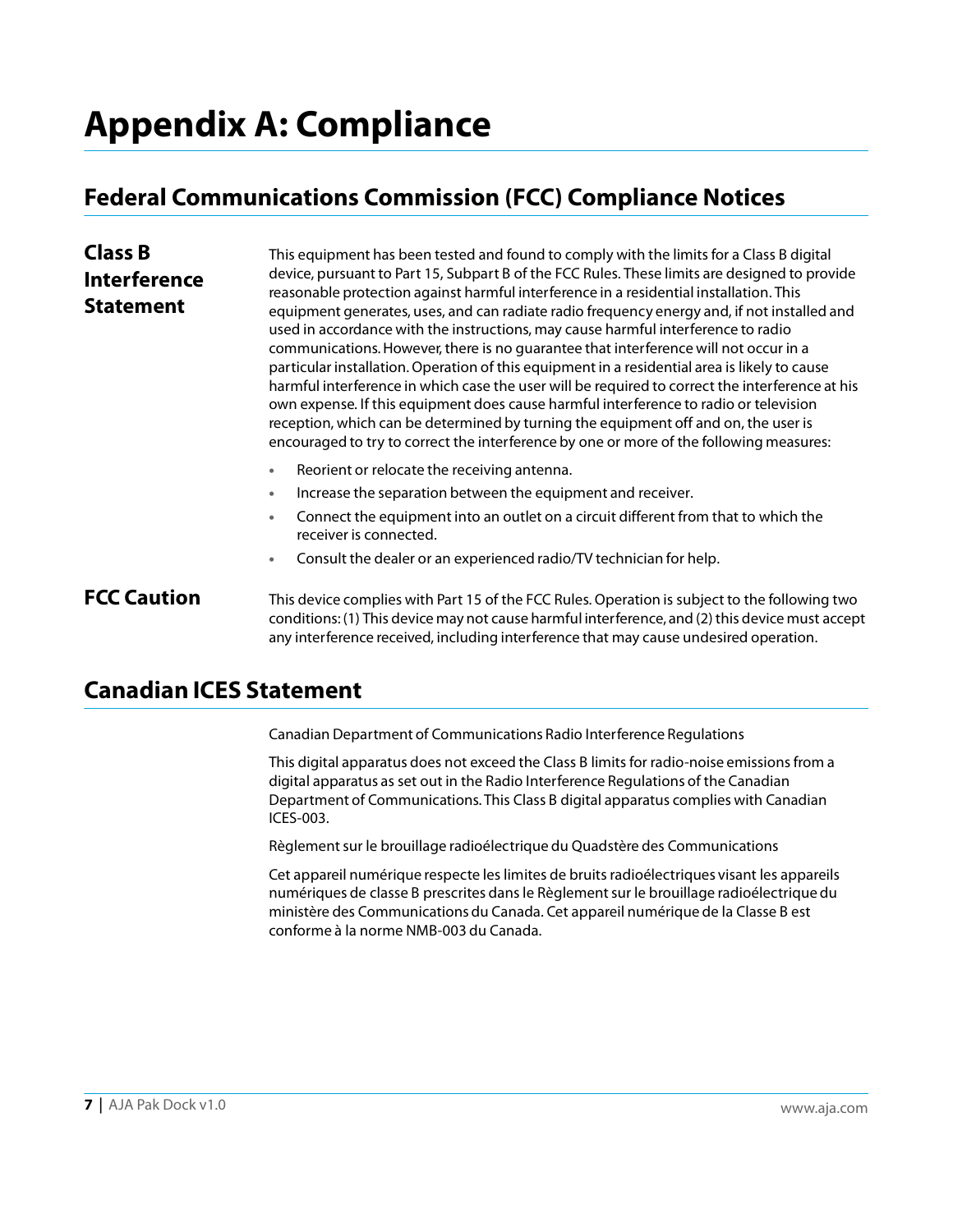#### **European Union and European Free Trade Association (EFTA) Regulatory Compliance**

|                                            | This equipment may be operated in the countries that comprise the member countries of the<br>European Union and the European Free Trade Association. These countries, listed in the<br>following paragraph, are referred to as The European Community throughout this document:                                       |
|--------------------------------------------|-----------------------------------------------------------------------------------------------------------------------------------------------------------------------------------------------------------------------------------------------------------------------------------------------------------------------|
|                                            | AUSTRIA, BELGIUM, BULGARIA, CYPRUS, CZECH REPUBLIC, DENMARK, ESTONIA, FINLAND,<br>FRANCE, GERMANY, GREECE, HUNGARY, IRELAND, ITALY, LATVIA, LITHUANIA, LUXEMBOURG,<br>MALTA, NETHERLANDS, POLAND, PORTUGAL, ROMANIA, SLOVAKIA, SLOVENIA, SPAIN,<br>SWEDEN, UNITED KINGDOM, ICELAND, LICHTENSTEIN, NORWAY, SWITZERLAND |
| <b>Declaration of</b><br><b>Conformity</b> | Marking by this symbol indicates compliance with the Essential Requirements of the EMC<br>Directive of the European Union 2004/108/EC.                                                                                                                                                                                |
|                                            | CE                                                                                                                                                                                                                                                                                                                    |
|                                            | This equipment meets the following conformance standards:                                                                                                                                                                                                                                                             |
|                                            | Safety:                                                                                                                                                                                                                                                                                                               |
|                                            | CB-IEC 60065: 2001 + A1: 2005 + A2                                                                                                                                                                                                                                                                                    |
|                                            | NRTL - UL 60065: 2003 R11.06, CSA C22.2 NO. 60065: 2003 + A1:06                                                                                                                                                                                                                                                       |

GS - EN 60065: 2002 + A1 + A2 + A11: 2005 + A12

Additional licenses issued for specific countries available on request.

Emissions:

EN 55103-1: 2009, CISPR22: 2008

EN61000-3-2: 2006 + A1: 2009 + A2: 2009, EN61000-3-3: 2008

Immunity:

EN 55103-2: 2009

EN61000-4-2: 2009, EN61000-4-3: 2006 + A1: 2008,

EN 61000-4-4: 2004 + A1: 2010, EN 61000-4-5: 2005, EN 61000-4-6: 2007, EN61000-4-11: 2004

The product is also licensed for additional country specific standards as required for the International Marketplace.



#### **Warning!**

This is a Class B product. In a domestic environment, this product may cause radio interference, in which case, the user may be required to take appropriate measures.

**Achtung!** Dieses ist ein Gerät der Funkstörgrenzwertklasse B. In Wohnbereichen können bei Betrieb dieses Gerätes Rundfunkstörungen auftreten, in welchen Fällen der Benutzer für entsprechende Gegenmaßnahmen verantwortlich ist.

**Attention!** Ceci est un produit de Classe B. Dans un environnement domestique, ce produit risque de créer des interférences radioélectriques, il appartiendra alors à l'utilisateur de prendre les mesures spécifiques appropriées.